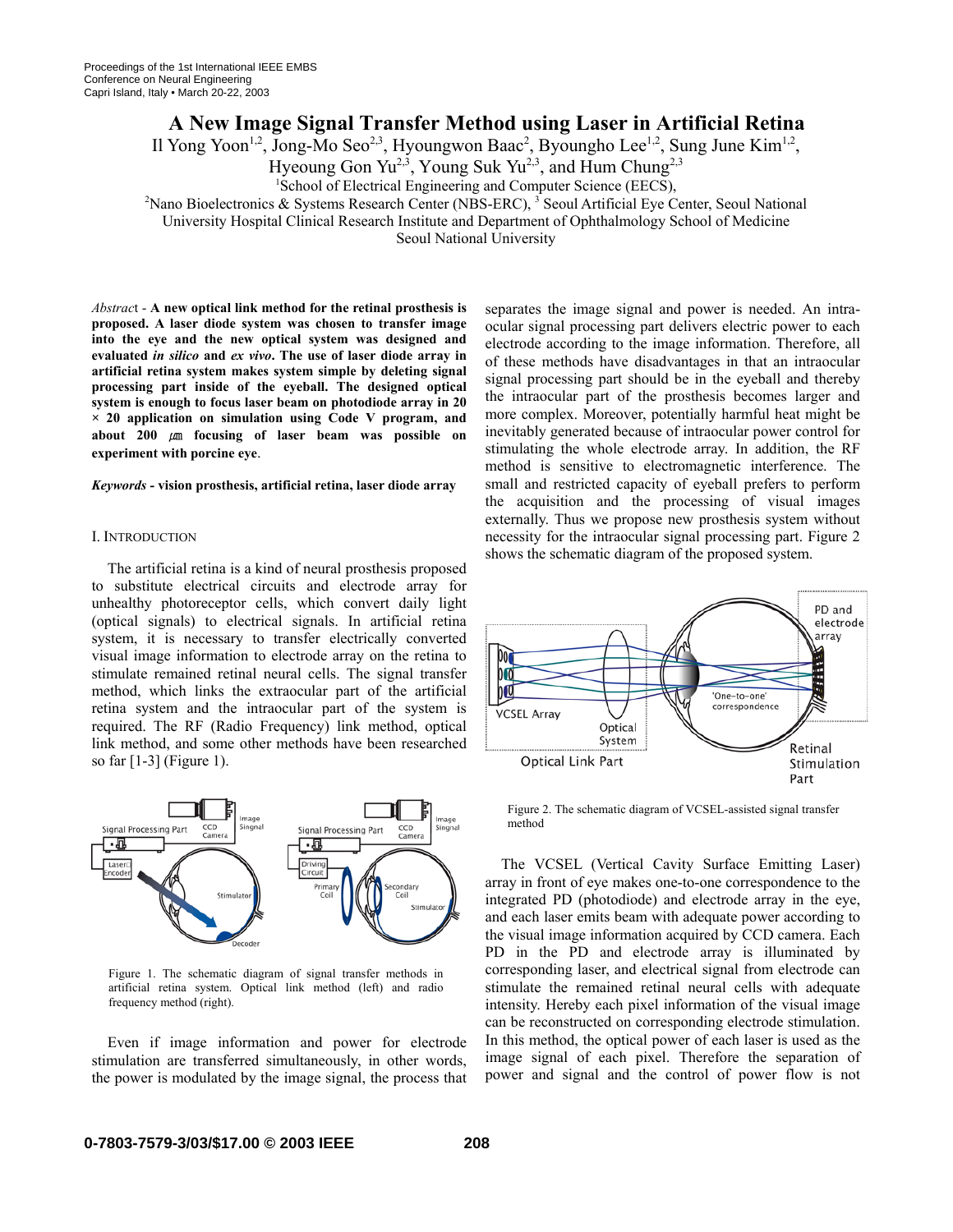required. By this scheme, retinal prosthesis system can be simplified and reduced in weight. To verify the feasibility of this system, computer simulation on simple optical system and *ex vivo* experiments were done.

# II. METHODOLOGY

# *A. Optical system design & computer simulation*

The 'Code V' program was used as an optical system simulator and schematic human eye model was selected (Figure 3).



Figure 3. Schematic eye model used in computer simulation

The VCSEL array, the integrated PD and electrode array was assumed as  $20 \times 20$ , and the size of each integrated PD and electrode is 50  $\mu$ m × 50  $\mu$ m square. The other assumptions include that each PD has no spacing, each VCSEL has  $100 \mu m$  spacing, and the laser beam emitted by VCSEL is Gaussian beam with 10° diverging angle. On the basis of these assumptions, the adequate optical system was designed in order to focus laser beams on the PD array. Because the laser was chosen as a light source, chromatic aberration was disregarded. The ray tracing method and the point spread function were used for the quantitative evaluation of the designed optical system.

#### *B.* Ex vivo *evaluation of designed system*

The spot size and the focusing profile of laser beam were evaluated in *ex vivo* experiment. To measure the spot size on the retina directly and accurately, special setting was devised (Figure 4). The backside of the posterior pole of enucleated porcine eye was windowed and the laser beam passing through the window was measured at the close back of the eye. Roundly opened posterior pole was protected by thin glass to preserve the internal contents of the eye and the refractive error of the eye was corrected using appropriate trial lenses on the basis of retinoscopic examination. The JDS uniphase He-Ne laser (Coherent Inc. Santa Clara, CA, U.S.A.) was used instead of VCSEL array because VCSEL array emitting sufficient optical power is not yet available. Thus the spot of He-Ne laser was reduced to 20  $\mu$ m to simulate VCSEL. The profile of laser spot on posterior pole was measured through BeamMaster™ PC Knife-edge Beam Profiler system (Coherent Inc. Santa Clara, CA, U.S.A.).



# III. RESULTS

The designed optical system was sufficient to focus laser spot in  $20 \times 20$  application according to the simulation. Figure 5 shows that the proposed optical link method is enough to focus each laser beam on each corresponding PD in the PD array.

As the distance of the PD from the center of the array increased, the spot was distorted by coma phenomenon. However, the design criteria was satisfied even in the square edge of the  $20 \times 20$  PD array.

In the experiment using enucleated porcine eye, the spot size of the laser on the posterior pole could be reduced to about 200  $\mu$ m. This is the equivalent resolution of the 20/300,